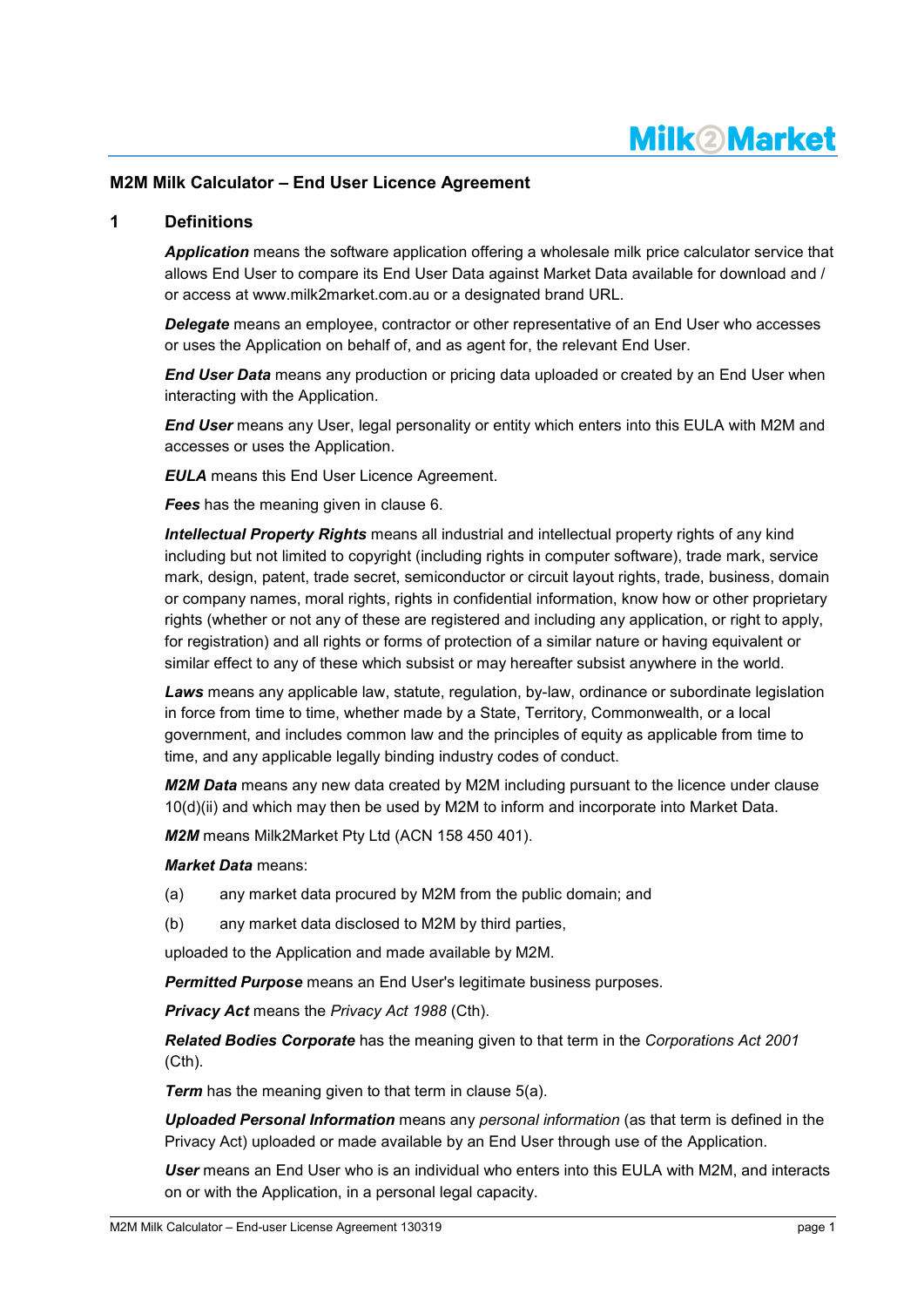# **Milk2Market**

## **2 General**

- (a) This EULA is a binding agreement between End User and M2M.
- (b) By accessing and / or using the Application, End User agrees to be bound by this EULA. If End User does not agree to any part of this EULA, it must not access or use the Application.
- (c) End User may access and use the Application only as permitted by this EULA and any M2M policies made available on the Application (for example, privacy policies).
- (d) Where End User accesses and uses the Application through its Delegate(s), End User agrees that:
	- (i) it will ensure that all of its Delegates have been properly authorised by End User to access or use the Application on behalf of End User;
	- (ii) it will ensure that all of its Delegates comply with the terms of this EULA, all policies incorporated into it by reference, and all policies on the Application; and
	- (iii) it is fully responsible for any access or use of the Application by its Delegates (with any acts or omissions of its Delegates being deemed to be the acts or omissions of End User).
- (e) All Delegates, and all Users, must be at least 18 years of age.

## **3 Amendment to EULA**

- (a) M2M may in its sole discretion modify or replace any part of this EULA. M2M will give End User seven days' notice of any change by notifying End User at the contact details supplied and publishing a notice and the amended EULA on the Application. End User is responsible for checking the Application for changes to this EULA.
- (b) End User's continued access to or use of the Application following the effective date of any changes to this EULA constitutes acceptance of those changes.

## **4 Grant of licence**

- (a) M2M grants to End User for the Term a non-exclusive, non-transferable, non-sublicensable licence to use and access (and permits its Delegates to use and access on its behalf) the Application and Market Data in accordance with the terms of this EULA and solely for the Permitted Purpose.
- (b) All other use, reproduction or redistribution of the Application or Market Data or any part of it is prohibited (except to the extent permitted by law) and may result in civil and criminal penalties. End User must not copy any Market Data to any other server, location or support for publication, reproduction or distribution.
- (c) End User may only use the Application and Market Data for the Permitted Purpose. If End User wants to use the Application and / or Market Data for any other purpose, it will seek the prior written consent of M2M. If such consent is granted, End User may be required to enter into separate agreement(s) with M2M.

## <span id="page-1-1"></span><span id="page-1-0"></span>**5 Term and termination**

(a) This EULA commences upon End User's first use of or access to the Application and will continue in full force and effect until: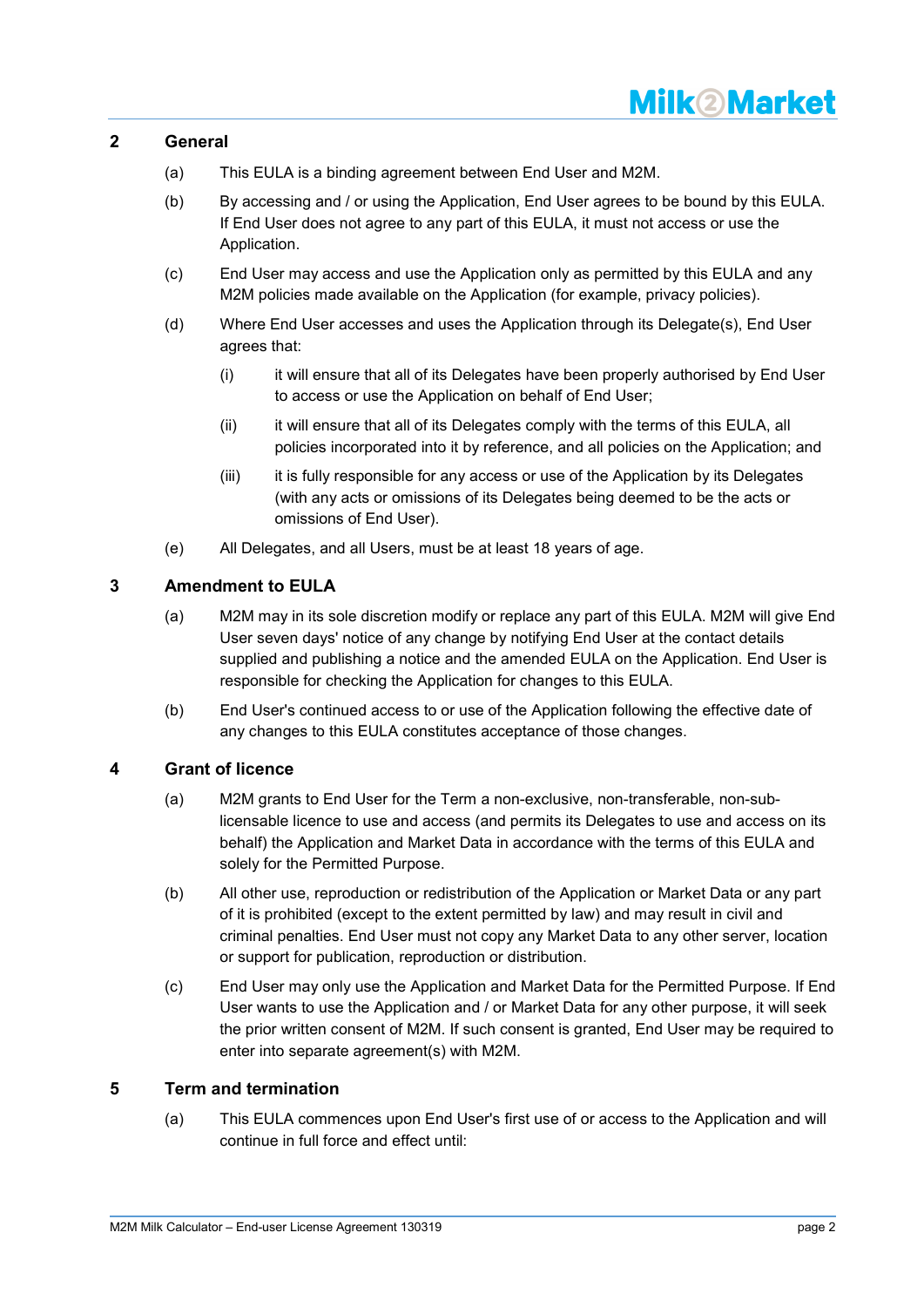

- (i) End User terminates End User's access to the Application by unsubscribing from the Application or deactivating / deleting End User's account by providing notice to M2M; or
- (ii) M2M terminates End User's access to the Application in accordance with this clause [5,](#page-1-1)

## (*Term*).

- (b) If End User (including through a Delegate) breaches any term of this EULA, M2M may (without notice to End User):
	- (i) terminate this EULA or suspend End User's access to the Application; and
	- (ii) prevent End User's further access to the Application.
- <span id="page-2-1"></span>(c) Upon termination, End User will cease all use of the Application, and Market Data and M2M reserves the right to delete the End User's account and all End User Data (in its sole discretion).
- (d) In the event of termination described above, End User acknowledges and agrees that by virtue of the licence granted below at clause [10\(d\),](#page-4-1) M2M may continue to use End User Data for any purpose including (but not limited to) running analytics on End User Data and / or using End User Data to inform the Application.
- (e) To the full extent permitted by law, M2M will not be responsible for any loss, cost, damage or liability that may arise as a result of M2M exercising its rights under this clause [5,](#page-1-1) including, without limitation, any loss, cost, damage or liability that may arise in relation to M2M's deletion of End User Data under clause [5\(c\).](#page-2-1)
- (f) Notwithstanding this clause [5,](#page-1-1) we reserve the right to discontinue provision of the Application at any time in our sole and absolute discretion. We will provide you with reasonable notice of such discontinuance by publication on the Application.

### <span id="page-2-0"></span>**6 Fees**

M2M may charge the End User fees which could be an annual fee or monthly fee, as determined from time to time (*Fees*). Access to the Application as at the date of this EULA is free of charge but is subject to change at M2M's sole discretion.

## **7 Conditions of Access**

End User agrees:

- (a) to comply with all applicable Laws (including any applicable privacy laws);
- (b) not to copy, modify, merge, alter, adapt, translate, de-compile, disassemble or reverse-engineer any aspect of the Application or to otherwise attempt to derive the source code relating to any aspect of the Application, or to merge any software or any part of any software with any aspect of the Application unless expressly permitted by this EULA or after obtaining M2M's prior written consent;
- (c) not to interfere in any manner with the Application or its source code (except as permitted by this EULA);
- (d) not to sell or license, offer for sale or license, dispose of, pledge, encumber, underlet, lend or part with possession of its access credentials to the Application, nor to allow any person to use or have the benefit of the Application or any part or parts of the software, in any circumstances, other than as permitted by this EULA;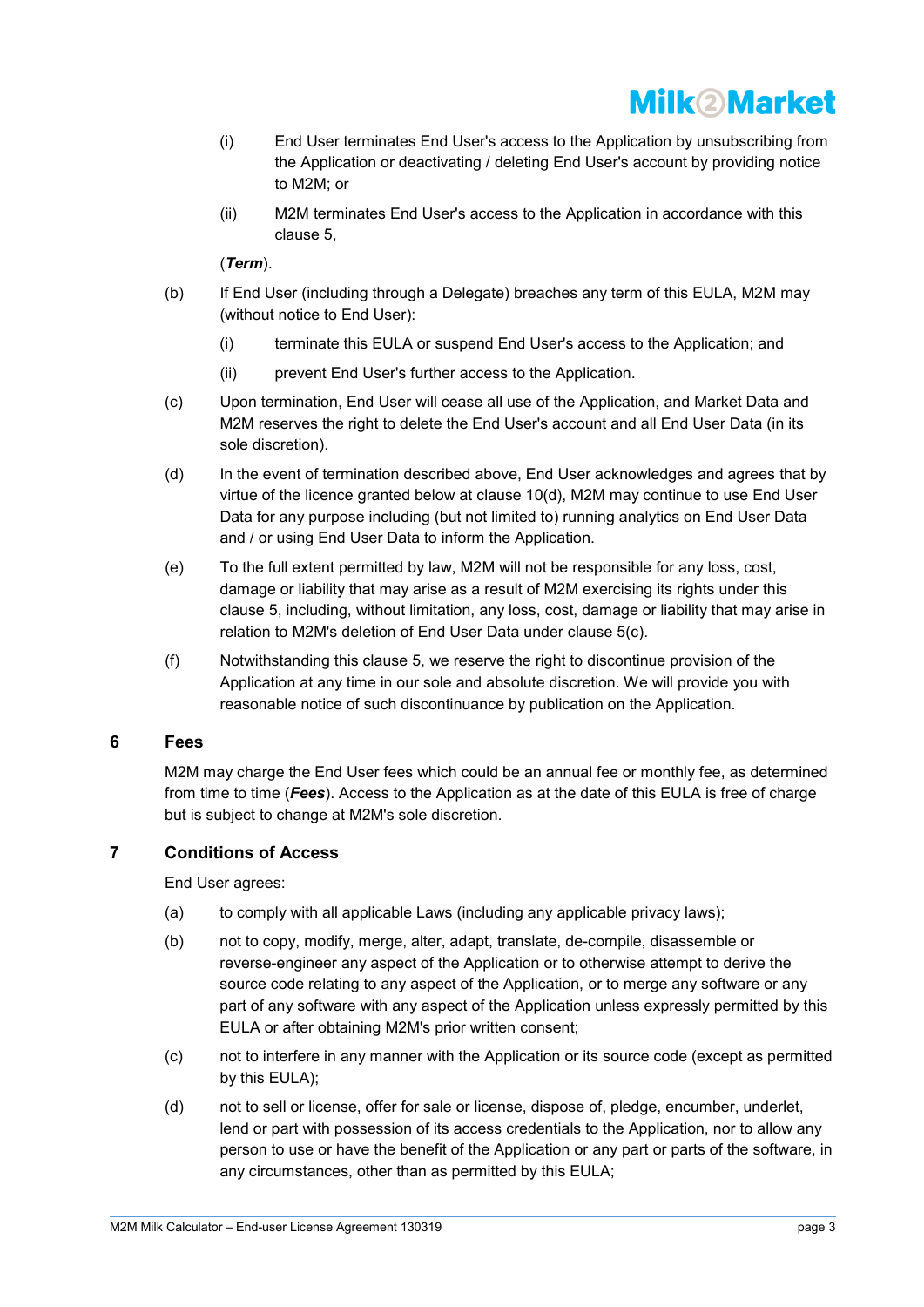

- (e) not to remove, modify or obscure any copyright, trade mark, service mark, tagline or other notices that appear during use of the Application;
- (f) not to use any data mining, gathering or extraction tools (excluding tools provided by M2M for End User's use); and
- (g) that M2M cannot guarantee and does not promise:
	- (i) any specific results from the use of the Application;
	- (ii) the quality, completeness, accuracy or currency of any Market Data uploaded to the Application.

### **8 Access credentials and site access**

- (a) M2M will use its reasonable endeavours to implement industry standard safeguards with respect to the Application, however security is a joint responsibility and End User is solely responsible for maintaining the security of its ICT environment and any access credentials associated with its account and is fully responsible for all activities that occur under its account (whether or not authorised by End User).
- (b) End User is not permitted to allow any third party to use its access credentials to log in to the Application. To avoid any doubt, this does not restrict End User allowing its Delegates to use the Application on its behalf (such Delegates must use their own personal access credentials). End User must immediately notify M2M of any unauthorised uses of its account or any other breaches of security.
- (c) M2M and its Related Bodies Corporate, contractors, suppliers, and licensors will not be liable for any acts and omissions by or on behalf of End User, including any damages of any kind arising from such acts or omissions.

### <span id="page-3-1"></span>**9 Intellectual Property Rights**

- (a) The Application is intended to facilitate the sharing of Market Data in a number of ways, including by making the Application available to all End Users.
- (b) M2M owns (or licenses from third parties) all Intellectual Property Rights in the Application.
- (c) To the maximum extent permitted by law, including the Australian Consumer Law, End User agrees that:
	- (i) M2M makes no warranties or representations (including as to non-infringement) as to any Market Data; and
	- (ii) it will not bring any claims against M2M in connection with any Market Data including as to its reliability, accuracy or completeness.

### <span id="page-3-0"></span>**10 End User Data**

- (a) End User Data may be accessed and viewed by:
	- (i) M2M;
	- (ii) the End User which made it available (and its Delegates).
- (b) End User Data will not be accessible in the form uploaded by an End User by any other End User. End User Data may be made available to other End Users as aggregated data to inform Market Data.
- (c) By submitting, posting, uploading or otherwise allowing access to End User Data (or allowing Delegates to do so), End User represents and warrants that End User has rights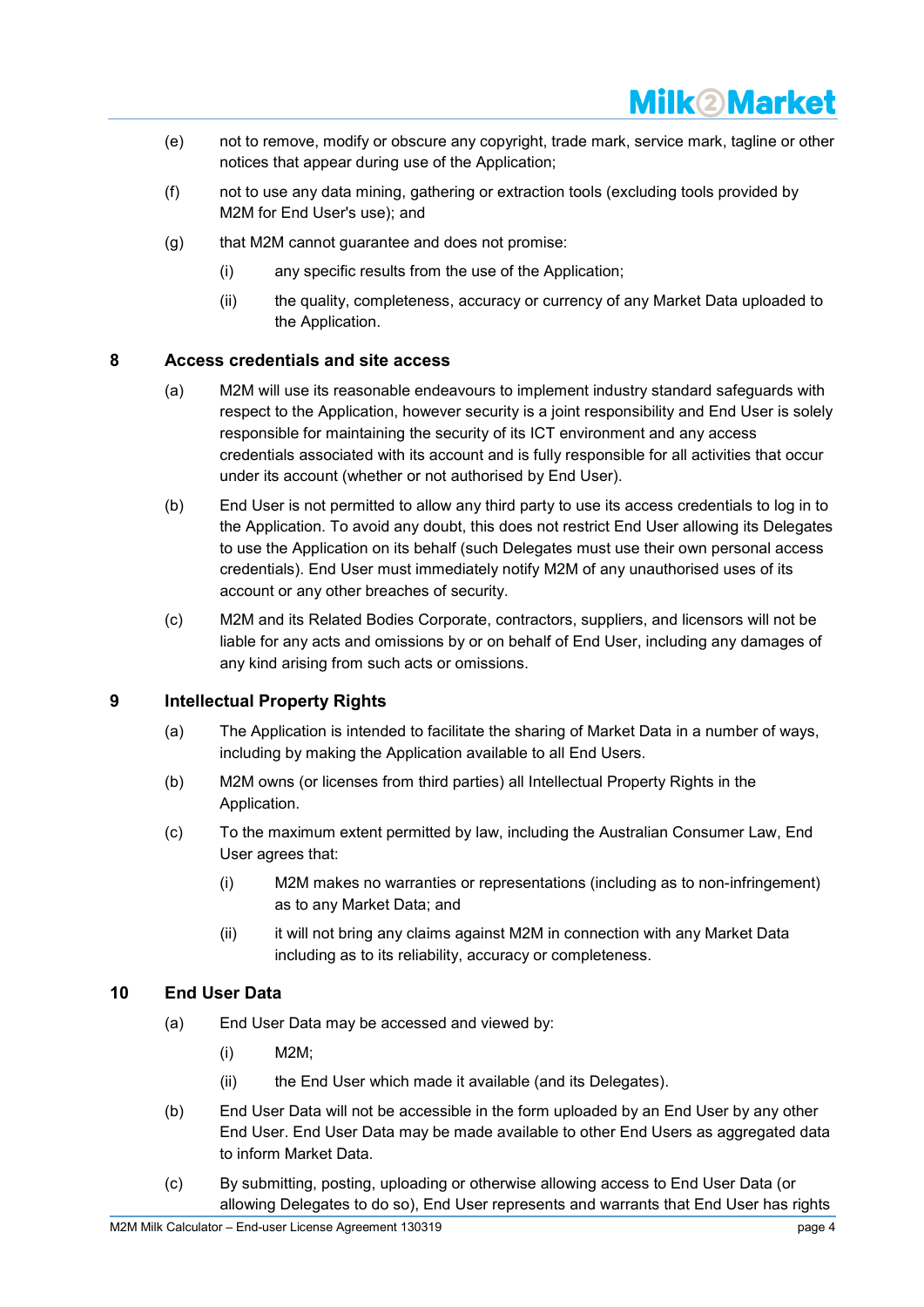to and is legally entitled to distribute such content to M2M and other third parties as contemplated by this EULA.

- <span id="page-4-1"></span><span id="page-4-0"></span>(d) M2M does not claim ownership over any End User Data. End User agrees that by using the Application, End User grants M2M a royalty-free, perpetual, irrevocable, sublicensable right to:
	- (i) use End User Data to provide (and make offers to provide) products and services to End User via the Application or through any other means of communication (such as email) in accordance with the M2M privacy policy available at [www.milk2market.com.au/privacy;](http://www.milk2market.com.au/privacy) and
	- (ii) create and commercially exploit derivative, aggregated and anonymised works (for example, data products) from such End User Data (including feeding that End User Data back into the Application in the form of Market Data), but only to the extent:
		- (A) permitted by law; and
		- (B) such derivative works do not reveal End User's raw data or any Uploaded Personal Information.
- (e) End User warrants that it has all rights necessary to grant the licence set out at subclause [10](#page-3-0)[\(d\)](#page-4-1) above, including in relation to End User Data generated by its Delegates.
- (f) End User acknowledges that despite M2M's commercially reasonable efforts to secure and store safely all End User Data on the Application, M2M cannot guarantee that third parties will not succeed in penetrating its systems by nefarious actions.
- (g) M2M has the right (but not the obligation) in its sole discretion (and without notice) to refuse or remove or direct the removal of any End User Data that it reasonably considers violates any of the terms of this EULA or any applicable law.]

## <span id="page-4-2"></span>**11 Acceptable use**

- (a) End User must use the Application for lawful conduct only.
- (b) End User must not access or use the Application, or post, provide or transmit End User Data in any way that:
	- (i) violates or infringes the rights of others including, without limitation, Intellectual Property Rights:
	- (ii) is unlawful, offensive, indecent, objectionable, harassing, threatening, abusive, defamatory, fraudulent, tortious, or invasive of another's privacy;
	- (iii) impersonates any person, business or entity, including M2M and its affiliates, employees and agents;
	- (iv) includes personal or identifying information about another person without that person's consent to the use and handling of that person's information as contemplated by this EULA and as set out in the M2M privacy policy available at www.milk2market.com.au/privacy and any other policy posted on the Application;
	- (v) is false, misleading, or deceptive;
	- (vi) violates this EULA or any policy posted on the Application;
	- (vii) contains viruses or any other computer code, files or programs that interrupt, destroy or limit the functionality of any computer software or hardware or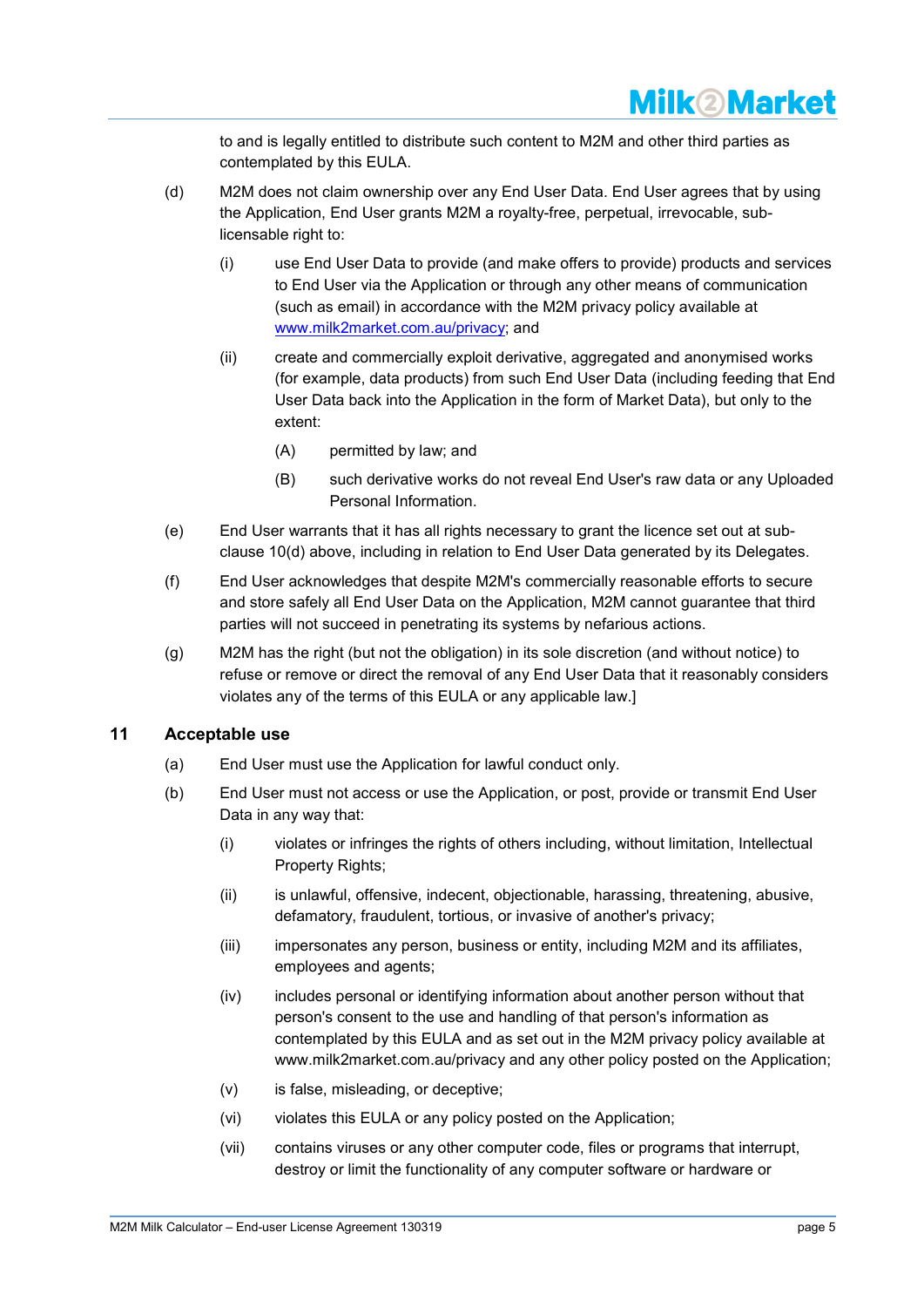

telecommunications equipment, or otherwise permit the unauthorised use of a computer or computer network;

- (viii) interferes with the use of the Application by other End Users or potential End Users;
- (ix) could damage, disable or impair the servers or networks used by the Application or End Users; or
- (x) advertises products or services.

## <span id="page-5-0"></span>**12 Privacy**

- (a) M2M will handle all Uploaded Personal Information in accordance with the M2M privacy policy available at [www.milk2market.com.au/privacy.](http://www.milk2market.com.au/privacy)
- (b) Where End User is a User and makes his or her personal information available to M2M through use of the Application, End User consents to the collection, use, storage and disclosure of that information as described in this EULA, the M2M privacy policy and any other policy posted on the Application. For the avoidance of doubt, M2M will use Uploaded Personal Information to the extent:
	- (i) required to provide its services as described in this EULA; or
	- (ii) described in the M2M privacy policy.
- (c) Where End User is not a User, End User must procure from each of its Delegates the Delegate's consent to the collection, use, storage and disclosure of his or her personal information as described in this EULA, the M2M privacy policy and any other policy posted on the Application.
- (d) M2M will not disclose any Uploaded Personal Information to third parties except to the extent:
	- (i) required to provide its services as described in this EULA; or
	- (ii) described in the M2M privacy policy.
- (e) End User warrants that:
	- (i) any Uploaded Personal Information was lawfully collected and made available to M2M (and other third parties as contemplated by this EULA); and
	- (ii) it has complied and will comply with the Privacy Act (whether or not actually bound by that Act) in relation to that Uploaded Personal Information including by:
		- (A) obtaining and maintaining any necessary consents from the individuals to whom the Uploaded Personal Information relates;
		- (B) providing necessary notifications to the relevant individual that his or her personal information will be disclosed to M2M; and
		- (C) directing the relevant individuals to M2M's privacy policy available at www.milk2market.com.au/privacy.

## **13 Updates and enhancements**

M2M may (but is not required to):

(a) provide standard or progressive updates, changes or amendments to the Application as M2M sees fit to ensure proper operation and interaction of all parts of the Application and any general enhancements that may be introduced; and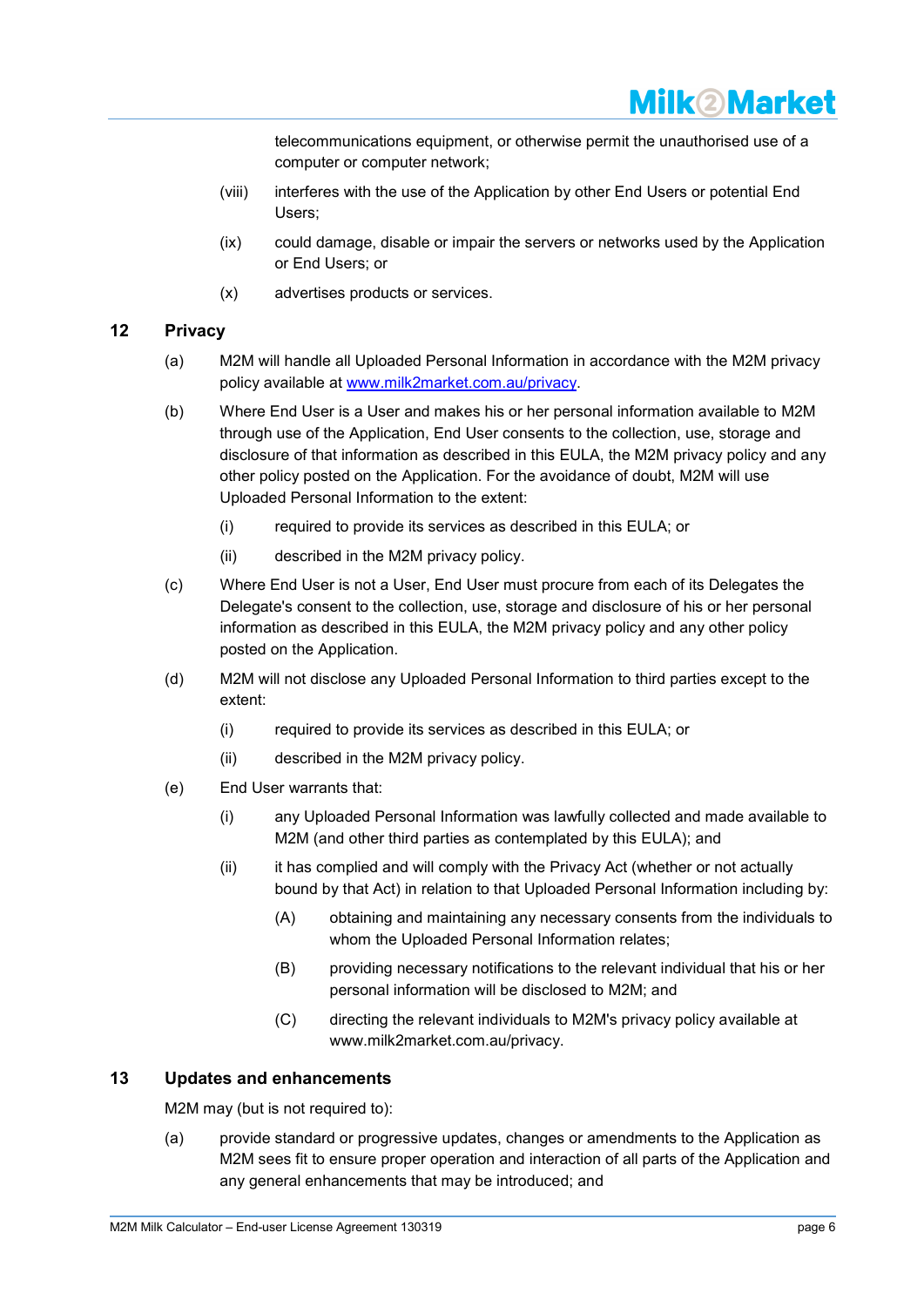

(b) offer new services and / or features for the Application (which may incur a different set of Fees at our discretion),

which will be subject to the terms of this EULA.

## **14 Third party software and content**

- (a) End User's use of the Application may or may not require the installation of third party software or products. End User agrees that:
	- (i) this is entirely End User's responsibility; and
	- (ii) M2M is not responsible in any way to make recommendations in that regard nor to supply or install such software or products.
- (b) Third party content (including links to third party websites) may be accessible via the Application. End User acknowledges that M2M has no control over any such third party content, and is not responsible or liable, directly or indirectly, for any damage or loss caused or alleged to be caused by or in connection with the use of or reliance on such third party applications and content.

## <span id="page-6-0"></span>**15 Warranties and disclaimers**

- (a) To the maximum extent permitted by law, including the Australian Consumer Law:
	- (i) the Application and Market Data are made available "as is" and M2M makes no warranties or representations about the Application and Market Data, including but not limited to warranties or representations that they will be complete, accurate or current, that access will be uninterrupted or error-free or free from viruses, that data will be accessible or backed-up, or that the Application will be secure; and
	- (ii) the Market Data is made available to the End User as a pricing guide only and should not be relied upon and M2M makes no warranties or representations that the Market Data is complete, accurate or current.
- (b) All implied terms, conditions, warranties and any other additional obligations are excluded from this EULA, to the maximum extent permitted by law.
- (c) M2M reserves the right to restrict, suspend or terminate without notice End User's or a Delegate's access to the Application at any time without notice where M2M determines, in its sole discretion, that this is necessary or desirable for purposes related to the efficient, proper and lawful operation of the Application. M2M will not be responsible for any loss, cost, damage or liability that may arise as a result.
- (d) M2M cannot and does not guarantee the privacy, security, authenticity or non-corruption of any information transmitted through, or stored in or via the Application.
- (e) Subject to the terms and conditions of this EULA, M2M will use commercially reasonable efforts to make the Application available, subject to the need to conduct scheduled and emergency maintenance from time to time.

## <span id="page-6-1"></span>**16 Indemnity and liability**

- (a) End User will defend, indemnify and hold harmless M2M and its Related Bodies Corporate from and against any and all claims, suits, losses, damages, liabilities, costs and expenses brought by third parties resulting from or relating to:
	- (i) a breach by End User (including its Delegate) of this EULA or any representation or warranty given to M2M.; or